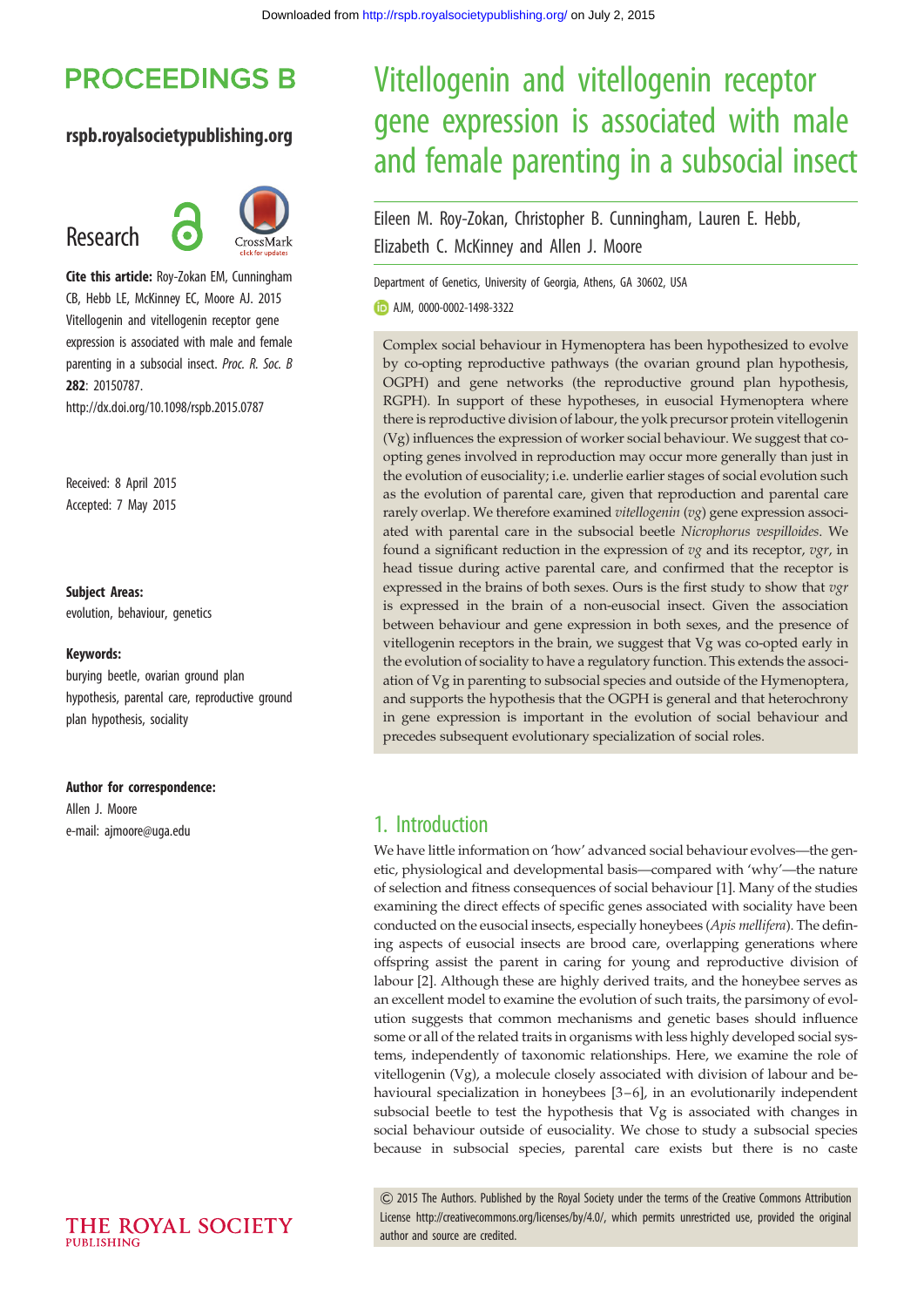specialization as is seen in eusocial species. Subsociality is a behavioural stage that is considered a necessary precursor for the evolution of eusociality [\[1](#page-7-0),[2](#page-7-0)].

The current hypotheses for the mechanisms behind the unique behavioural traits associated with eusociality are the ovarian ground plan hypothesis (OGPH), linking the decoupling of ovarian physiological cycles and behaviour [[7](#page-7-0)], and the reproductive ground plan hypothesis (RGPH) [\[4\]](#page-7-0) derived from the OGPH that more specifically posits that regulatory gene networks involved in reproduction have been coopted to facilitate the behavioural differences seen in worker castes. The RGPH led to examinations of the links between the yolk precursor protein Vg levels and behavioural transition from nursing to foraging workers in eusocial insects, where Vg appears to regulate diverse social behaviours and several aspects of life history. While Vg's main function is to provide lipids and carbohydrates to growing embryos within oocytes, it also transports other nutrients, such as metals, to the ovaries [\[4,8](#page-7-0),[9](#page-7-0)]. It is Vg's role as a zinc carrier that protects honeybee workers and queens from oxidative stress [[4,10](#page-7-0)] and contributes to queen longevity [\[11](#page-7-0)]. Importantly, vg expression also influences behaviour in multiple insects. In honeybees, vg gene expression is associated with the division of labour [\[3](#page-7-0)–[6,12\]](#page-7-0). This research has shown that worker bees exhibit caste-specific expression patterns of  $v_{\mathcal{R}}$  where nursing individuals (parental care) express  $v\mathfrak{g}$  at a much higher levels and have more developed ovaries than foraging workers (foodgathering). Knockdown of vg using RNAi shifts workers from nursing to foraging, suggesting a direct link between  $v$ g expression and division of labour [\[5\]](#page-7-0). Vitellogenin also exhibits caste-specific expression pattern and subfunctionalization of specific paralogues within ants [\[13,14](#page-7-0)] and has been shown to influence polyphenism (workers or queens) acting as a maternal effect in eggs [\[15](#page-7-0)]. In bumblebees, a primitively eusocial species, vg expression is more closely associated with social status and aggression than with reproductive state [\[16](#page-7-0)]. Although it is clear that this multifunctional protein has been a component in the evolution of eusociality and possibly social interactions, exactly how this gene was co-opted for a role in a division of labour or whether its role in behavioural transition is unique to Hymenoptera is unclear. Is a role for Vg in social interactions more general? How far along in the evolution of sociality did a role for Vg arise?

Here, we tested the specific hypothesis that  $v$ g expression is associated with the evolution of a behavioural precursor to eusociality, parental care. We test for a role of  $v\dot{g}$  in parental care in the burying beetle Nicrophorus vespilloides, a subsocial beetle that does not have division oflabour but does have extensive parental care involving direct interactions with begging offspring and parental regurgitation of pre-digested food to offspring [[17,18](#page-7-0)]. In division of labour, parental care is the flip side of the foodgathering tasks of workers. Instead of collecting food, parental care involves the distribution of food through regurgitation to siblings or offspring. Our hypothesis is that  $v\mathfrak{g}$  is associated with the expression of feeding and parent–offspring interactions, and while it may be further co-opted during the evolution of a division of labour, it is not specific to the evolution of eusociality. Our hypothesis regarding vg expression is based on two arguments. First, we expect genes involved in reproduction to be co-opted to influence social interactions such as parental care because parental care and reproduction rarely co-occur. Thus, inferring from the OGPH, co-opting genes associated with reproduction to influence social interactions between

parents and offspring is possible and may be general to the evolution of sociality. Second, we specifically targeted Vg because of its role in social insects and its relationship to the RGPH.

Examining this in a burying beetle provides several independent tests of the role of Vg in behaviour. Working with a subsocial insect outside the Hymenoptera expands the taxonomic range, where  $v_{\mathcal{R}}$  expression is examined under a social context. In addition, while many burying beetles may be biparental, parental care in N. vespilloides is often uniparental [\[17](#page-7-0),[18](#page-7-0)], and care can be performed by either sex (e.g. in a study in nature of 258 families, 39% were uniparental female, 3% uniparental male [\[19](#page-7-0)]; in our study of 269 families, 51% were uniparental female, 5% uniparental male; A.J.M. 2015, unpublished data). This provides us with an opportunity to examine gene expression in both males and females performing care and allows a clean decoupling of the yolk precursor function of Vg from its behavioural influences. Finally, parental care in N. vespilloides is not confounded by permanent developmental changes as it is in eusocial insects that transition to new caste with age, and so we can examine both change in expression and the transition back. Work on a parthenogenetically reproducing ant, Cerapachys biroi [[20\]](#page-7-0), also decoupled behaviour and permanent transitions as this ant cycles between care and reproduction, but a strength of our study is that we investigate vg expression and parental care in both males and females. Any differences seen in males are inconsistent with Vg being associated with reproduction, as males do not make eggs. Here, we identify two copies of  $v_g$  genes within N. vespilloides and show expression differences in  $v\mathfrak{g}$  and its receptor, vgr, associated with transition to parental care behaviour in both males and females. Expression levels decrease during care and begin to rise again after the cessation of care. We also find that  $vgr$  is expressed in the brains of both male and female beetles. These results provide support for the hypothesis that Vg was co-opted into a behavioural role independent of eusociality. This further suggests that OGPH and RGPH are more general and associated with the evolution of sociality and its earlier forms, such as subsocial behaviour.

# 2. Material and methods

#### (a) Gene identification

We identified N. vespilloides vg and vgr genes by running a tBLASTn search on our unpublished genome and transcriptome databases. Nicrophorus orbicollis possesses two vg genes that have been previously described using this specific motif [\[21](#page-8-0)]. Both N. orbicollis Vg GL/ICG motif sequences (AAW19633 and AY728385) were used as input for the search for vg genes. The GL/ICG motif is a conserved approximately 500 bp region located at the C-terminal end of almost all Vg proteins [[22](#page-8-0)]. Search results returned two contigs that preferentially matched with either Vg1 or Vg2 GL/ICG motif sequences from N. orbicollis and primers were designed for the two putative N. vespilloides  $vg$  genes at the most  $5'$  and  $3'$  regions of the sequences. The two putative  $vg$  nucleotide sequences shared high sequence homology and primers were designed to ensure specificity for the two hypothetical paralogues. Primer sequences are available upon request. We used coding sequences from Tribolium castaneum and Periplaneta americana to search for VgR within our databases (VgR: XP968903 and BAC02725, respectively). Search results returned nearly full vgr sequence and primers were designed to target amplification in overlapping fragments. PCR conditions were as follows:  $94^{\circ}$ C for 5 min, 40 cycles of  $94^{\circ}$ C for 30 s,  $52^{\circ}$ C for 30 s,  $72^{\circ}$ C for 1 min, and a final extension of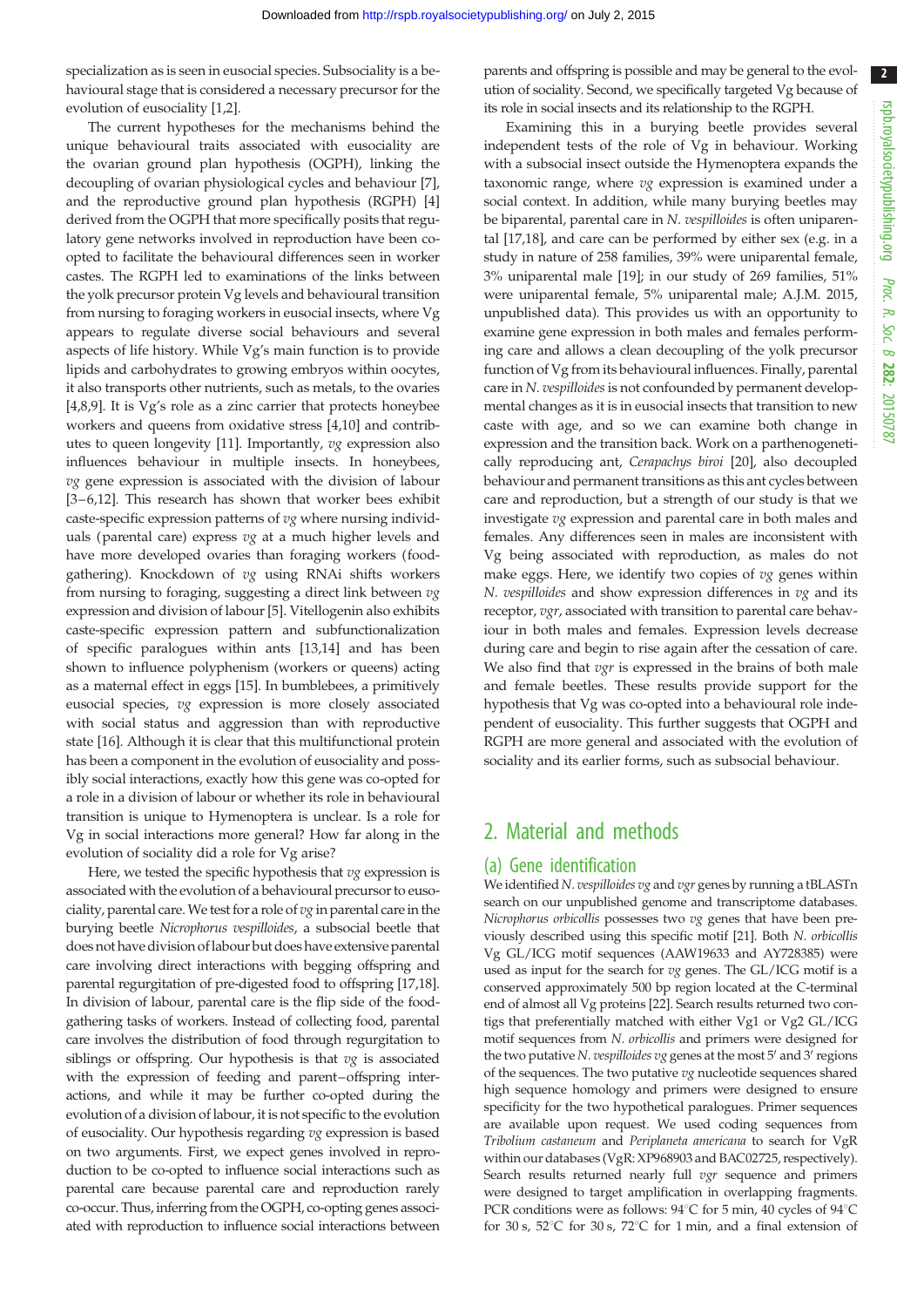72°C for 5 min. PCR reactions were performed using Phusion High-Fidelity DNA Polymerase (Thermo Scientific). Primer sequences are available upon request. PCR products were sent off for Sanger sequencing to the Georgia Genomics Facility at the University of Georgia. We validated sequencing results using BLASTp in NCBI to confirm sequence similarity to orthologous Vg and VgR sequences from other insects.

#### (b) Phylogenetic and evolutionary analyses

Phylogenetic analyses were performed on putative N. vespilloides vg and vgr sequences for further confirmation of gene identity. Orthologous insect Vg (GL/ICG motif only) and VgR protein sequences were obtained through NCBI using BLASTp. Amino acid sequences were aligned using Clustal W [[23](#page-8-0)] within MEGA v. 5.1 [[24](#page-8-0)] under the BLOSUM protein weight matrix for alignment. Two separate phylogenetic analyses were performed to test for congruence: maximum likelihood and a Bayesian phylogenetic analysis. Model testing and Bayesian inference phylogenetic analysis were conducted in MRBAYES v. 3.2 [[25](#page-8-0)]. Using a mixed model approach, the Wag model of protein evolution was found to best fit the data for the three datasets and this model was used for both the Bayesian and maximum-likelihood analyses. The Bayesian phylogenetic analysis was conducted for 5 000 000 generations with a sample frequency of every 500 generations, producing a total of 10 000 trees. Trees were summarized after a burnin of 2500 (25%) trees. Maximum-likelihood analysis was conducted in MEGA 5.1 with a bootstrap parameter of 500.

#### (c) Experimental design

All N. vespilloides used in this study were maintained under standard burying beetle conditions, with adults kept in separate containers from the wandering larval stage [\[26,27](#page-8-0)]. The individuals used in this experiment had been maintained in the laboratory for three to four generations (less than a year). New beetles, collected from the wild in Cornwall, UK, are added to the colony every year. Expression analyses were conducted in age-matched adult beetles (21 days post-adult emergence) experiencing different social conditions. Adult head samples were collected for five different social conditions that represent key biologically relevant events during the transition from pre-care to post-care: virgin, mated without a mouse carcass, mated with a mouse carcass, caring for larvae and post-caring dispersed. These five conditions reflect behavioural and physiological differences: virgin, which reflects a 'control' or baseline state. Mated off a mouse provides social interactions but does not stimulate reproduction. Mated on a mouse provides social interactions and stimulates ovarian development in females [\[28,29](#page-8-0)] and indirect parental care (carcass maintenance and processing to prevent decay [\[28](#page-8-0)–[30\]](#page-8-0)). Caring for larvae reflects the condition when males and females are no longer reproducing or mating but instead directly interact with the larvae and feed them regurgitated food, thus providing both direct and indirect care [\[30\]](#page-8-0). Post-care reflects a return to a mated state but not yet reproducing. Post-caring, there are no further social interactions, and no further reproduction will occur until another carcass is encountered.

Virgin beetles consisted of males and females that had been isolated since larval dispersal in individual containers. This is a non-social state, as there were no interactions with any other beetle since dispersal as larvae. For the two reproductive social conditions (mated on and off a mouse carcass), males and females were paired for 48 h in a mating box  $(17.2 \times 12.7 \times 6.4 \text{ cm}$ ; Pioneer Plastics, Dixon, KY, USA) half filled with dirt that either contained or did not contain a mouse carcass, respectively. Mated without a mouse condition examines the changes that occur when two individuals must tolerate and interact with each other for the sole purpose of mating. However, females do not fully develop their ovaries, nor lay any

eggs, until they are upon a resource [\[28,29](#page-8-0)]. With the addition of a mouse carcass, we are measuring the state at which females are preparing to lay eggs and also the state at which the male and female prepare the resource for their larvae; i.e. indirect parental care. Finally, for both the caring and post-caring (non-reproductive) conditions, males and females were placed together in a mating box with a mouse carcass present and allowed to mate for 48 h. After 48 h, one of the sexes was removed after mating to ensure that the individual remaining reflected the conditions leading to uniparental care. Females and males were collected for the caring condition only if they were observed to be directly interacting with the larvae. Post-caring beetles were removed from the carcass 24 h prior to larvae dispersal. They were kept in individual containers for 24 h to ensure that they were past the caring state before being sacrificed.

Two different tissues types were collected for expression analyses: whole heads and, for confirmatory analyses, carefully dissected individual brain tissue. Whole heads were snap frozen immediately in liquid nitrogen and stored at  $-80^{\circ}$ C until time of RNA extraction. Ten heads per sex were collected per social condition. The advantage of this approach is that there is little delay between the preservation of tissue and the behavioural state measured. Single brain dissections were performed with heads submerged in ice-cold  $1\times$  PBS (National Diagnostics, Atlanta, GA, USA) and were stored at  $-20^{\circ}$ C in 50 µl of RNAlater (Ambion, Grand Island, NY, USA). Dissections were completed within 5 min of beetle removal from social condition. Five brains per sex were dissected for each social condition.

#### (d) Quantitative real-time PCR

Total RNA was extracted from adult head samples using a Qiagen RNAeasy Lipid kit (Qiagen, Venlo, The Netherlands) per manufacturer's instructions with frozen heads initially homogenized in  $500 \mu l$  of Qiazol in a mortar chilled with liquid nitrogen. Total RNA was extracted from adult single brain samples using a Qiagen RNeasy Micro Kit (Qiagen) with a Qiazol extraction method added to the beginning of the protocol. Brain samples were transferred from RNAlater to a 1.5 ml microcentrifuge tube containing 350 ml of Qiazol and homogenized with a hand-held motorized pestle. An additional 350 µl of Qiazol were added and samples were incubated for 5 min at room temperature. One hundred and forty microlitres of chloroform were added to each sample and incubated for an additional 2 min. Samples were then centrifuged at  $4^{\circ}$ C at  $12\,000g$  for  $15 \text{ min}$  and the upper aqueous solution was transferred to a new microcentrifuge tube. One volume of 70% ethanol was added to each sample and then transferred into RNeasy Mini spin columns. The remaining procedure was as described in the manufacturer's instructions for the Qiagen RNAeasy Lipid kit with the addition of an on-column DNase I digestion (Qiagen). RNA was quantified in 1 : 10 dilutions using a Qubit 2.0 florometer (Invitrogen Corporation, Carlsbad, CA, USA) and cDNA was synthesized from 500 ng of RNA using Quanta Bioscience qScript reverse transcriptase master mix following manufacturer's instructions. RNA samples were stored at  $-80^{\circ}$ C and cDNA samples were stored at  $-20^{\circ}$ C until use.

Vitellogenin and vgr mRNA levels were quantified by quantitative real-time PCR (qRT-PCR) on a Roche LightCycler 480 platform using Roche LightCycler 480 SYBR I Green Master Mix and a  $60^{\circ}$ C annealing temperature. Each experiment was run on a single 364-well plate. cDNA was diluted  $1:10$  and  $2 \mu l$  were used as input into a 10  $\mu$ l reaction containing 5  $\mu$ l of SYBR mix and 3  $\mu$ l of a primer stock containing both sense and antisense primers at  $1.33 \mu$ mol  $l^{-1}$ . qRT-PCR primers were designed for the two vg paralogues and vgr using PrimerQuest at Integrated DNA Technologies. Primer sequences were as follows: Vg1rtSense (5'-CATTGATGCTGGACGTGTTTCT-3'); Vg1rtAnti (5'-TCAC GTTCGACATAGCGAGTTT-3'); Vg2rtSense (5'-CGAATGTTT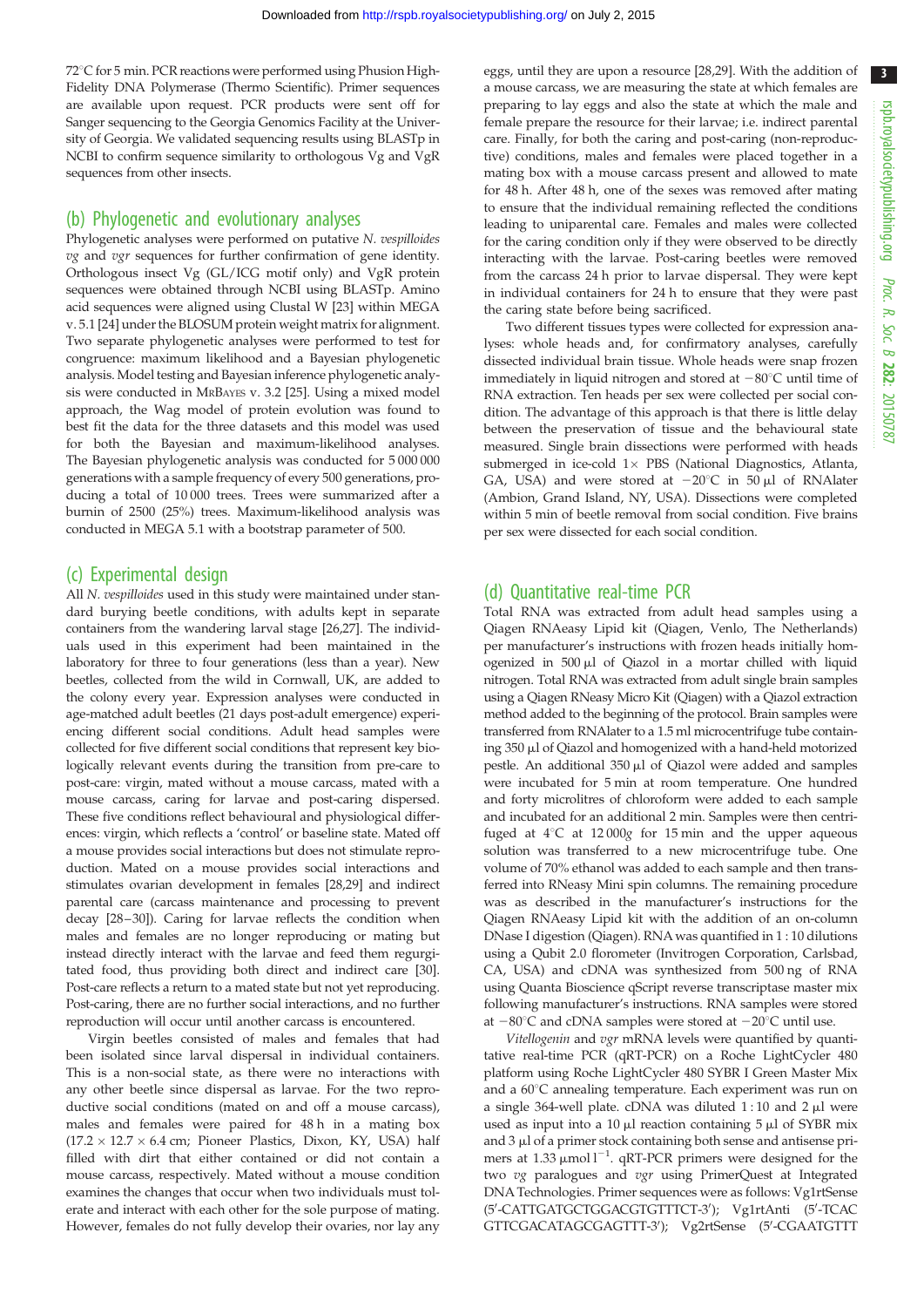<span id="page-3-0"></span>

Figure 1. Bayesian inference phylogenetic analyses of insect Vg and VgR protein sequences. (a) Phylogenetic analysis using the GL/ICG domain of Vg shows that the two putative N. vespilloides sequences group with its respective orthologue from N. orbicollis. The phylogeny for VgR (b) has the N. vespilloides sequence grouping with T. castaneum sequence, confirming its identity. All analyses were performed using amino acid sequences and the Wag model of protein evolution.

CTACAAGGATAA-3'); Vg2Anti (5'-ATCAGAGTTACGCTGT CCAA-3'); VgRrtSense (5'-AGTGTACGGAGGAAGTCGGG-3'); VgRrtAnti (5'-GGCGTGTCTTCAGAGTGCAA-3'). We ran three technical replicates for each biological sample. A dissociation step was added at the end of each run to verify that only a single amplicon was produced. vg1 and vg2 amplicons were sequenced to confirm that the appropriate gene was targeted. TATA-binding protein and alpha-tubulin were used as an endogenous control for all experiments. Primer efficiency calculations, genomic contamination testing and endogenous control gene selection were performed as described by Cunningham et al. [\[27\]](#page-8-0).

#### (e) Data analysis

We used the  $\Delta\Delta C_{\text{T}}$  method to assess gene expression changes associated with behavioural states. Data were graphically displayed as relative expression using  $\Delta\Delta C_T$  method to facilitate comparisons as relative expression is presented by convention, but statistical analyses performed on log<sub>2</sub> data, which were all normally distributed, whereas relative expression was not. We report all pairwise post hoc comparisons, using Fisher's LSD pairwise comparisons, alongside the overall ANOVA. Fisher's LSD preserves the experimentwise error rate and does not protect against familywise error if there are more than three treatments, so we also made specific pairwise contrasts using Dunnett's method, comparing expression of each state to virgin (baseline) levels of expression. Both analyses gave similar results so we present just the Fisher's LSD results. All analyses were made using JMP PRO (v. 11.0.0). All data used in the analyses are available in Dryad so that our analyses can be checked and verified if desired.

## 3. Results

# (a) Gene identification within the Nicrophorus vespilloides genome

Most insect species have multiple copies of  $v_g$  [\[20](#page-7-0),[31,32\]](#page-8-0). We used genomic and transcriptome databases that we established for N. vespilloides to determine the copy number and obtain sequences of putative  $vg$  genes. The full T. castaneum sequences were too divergent to reliably return results from both the genome and transcriptome searches. Therefore, we had to rely on sequences published for congeneric N. orbicollis [[21\]](#page-8-0), which comprises solely an approximately 500 bp conserved domain necessary for oligomerization known as the GL/ICG motif [\[29,31](#page-8-0),[32\]](#page-8-0). Using N. orbicollis GL/ICG sequences, we were able to identify two distinct sequences from both the genomic and transcriptomic databases; however, only the most distal portions of the two conventional vg genes were assembled containing the majority of the GL/ICG motif for each gene. To confirm that we had obtained sequences for conventional vg genes, we performed phylogenetic analyses on translated sequences. These analyses showed that one of the identified N. vespilloides Vg groups with Vg1 from N. orbicollis and the other groups with Vg2 from N. orbicollis (figure 1a). This strongly suggests that there are two copies of conventional  $v_g$  genes within N. vespilloides and, as expected, the duplication event predates the species split within Nicrophorus. For the purposes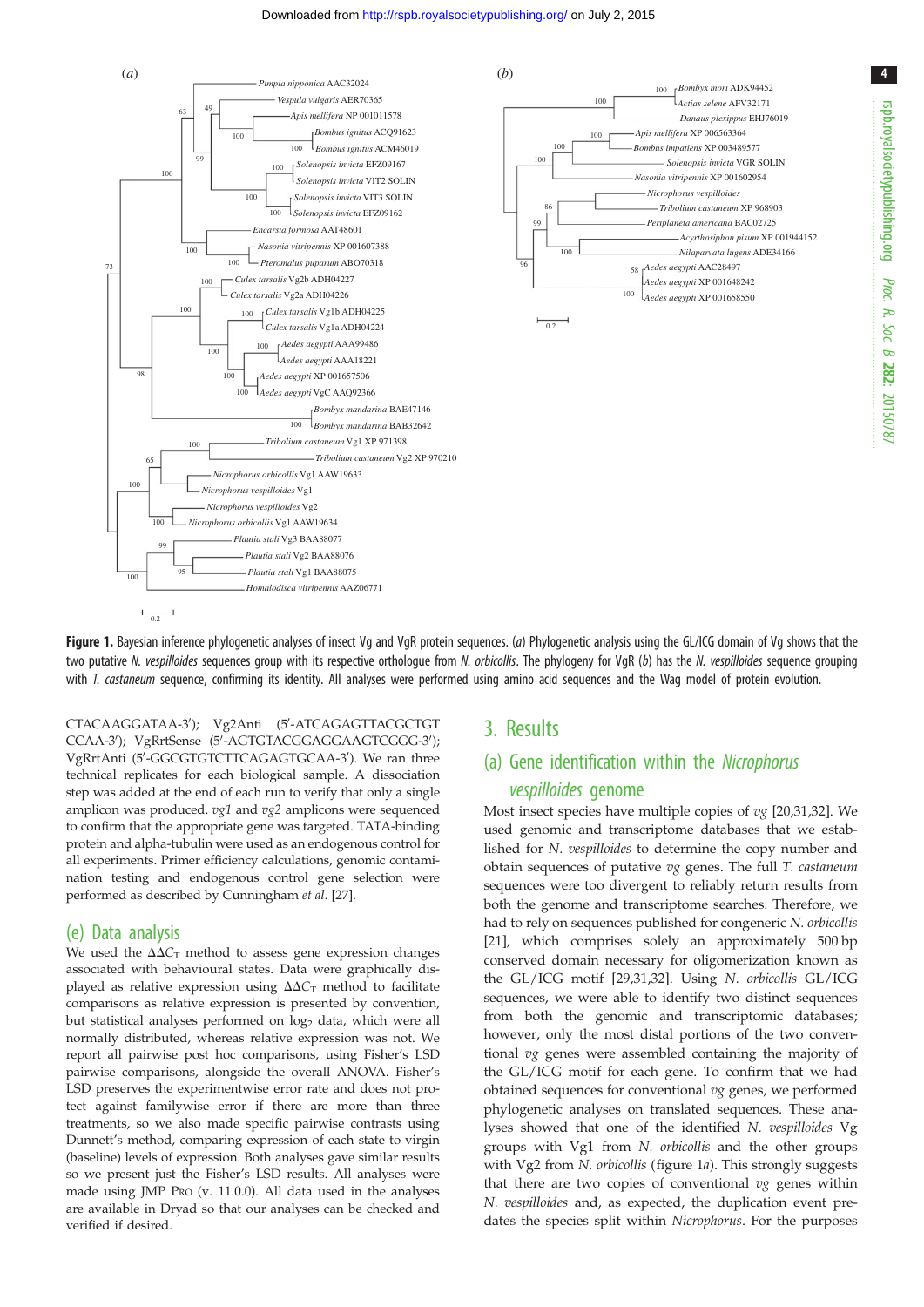<span id="page-4-0"></span>

Figure 2. vitellogenin expression in head tissue of adult female and adult male N. vespilloides across five behavioural states. (a) vg1 expression and (b) vg2 expression significantly decreases during active care of larvae in females. (c)  $vq1$  expression and (d)  $vq2$  expression decreases in males during care of larvae but the reduction in expression is only statistically significant for  $vq1$ . Bars represent mean relative quantity and error bars represent + 1 s.e.m. Bars with different letters are statistically significantly different in pairwise comparisons. Expression was measured from whole heads using 10 individuals per behavioural state.

of this study, sequences that we refer to as Vg1 (KM085004) or Vg2 (KM085005) are those that group with corresponding sequences for N. orbicollis.

In addition to vg expression, we were interested in examining the expression pattern of the receptor for vitellogenin (vgr). Unlike vg, most insect species contain only a single copy of vgr [\[33](#page-8-0)]. Using published sequences from T. castaneum and the method described above for  $v_g$ , we were able to obtain nearly the full sequence of  $vgr$ (KM085006) and phylogenetic analysis grouped the putative receptor sequence with other beetles ([figure 1](#page-3-0)b).

#### (b) Differential expression of genes during parental care

We found that the expression pattern of  $vg1$  and  $vg2$  in head tissue changed across the five social conditions examined and that the patterns for vg1 and vg2 were nearly identical. There was a statistically significant association between vg1 gene expression and social condition (figure 2a;  $F_{4,45} = 29.490$ ,  $p < 0.0001$ ) in females. There were statistically

significantly lower expressions in caring females than in virgin, mated without a mouse, mated with a mouse and post-caring females (all  $p < 0.0001$ ). There was also a statistically significantly lower expression in mated without a mouse and mated with a mouse ( $p = 0.0004$ ) and post-caring ( $p = 0.0010$ ). Mated with a mouse ( $p = 0.0152$ ) and postcaring ( $p = 0.0299$ ) were statistically significantly lower than virgin female expression. No other pairwise comparisons were statistically significant.

Expression of vg2 was also significantly associated with social condition (figure 2b;  $F = 44.323$ , d.f.  $= 4.45$ ,  $p < 0.0001$ ). Again we found statistically significantly lower expression in caring females compared with virgin, mated without a mouse, mated with a mouse and post-caring females (all  $p < 0.0001$ ). There was also a statistically significantly lower expression in mated without a mouse and mated with a mouse ( $p = 0.0007$ ) and post-caring ( $p = 0.0003$ ). Mated with a mouse ( $p = 0.0058$ ) and post-caring ( $p = 0.0025$ ) were statistically significantly lower than virgin female expression. No other pairwise comparisons were statistically significant.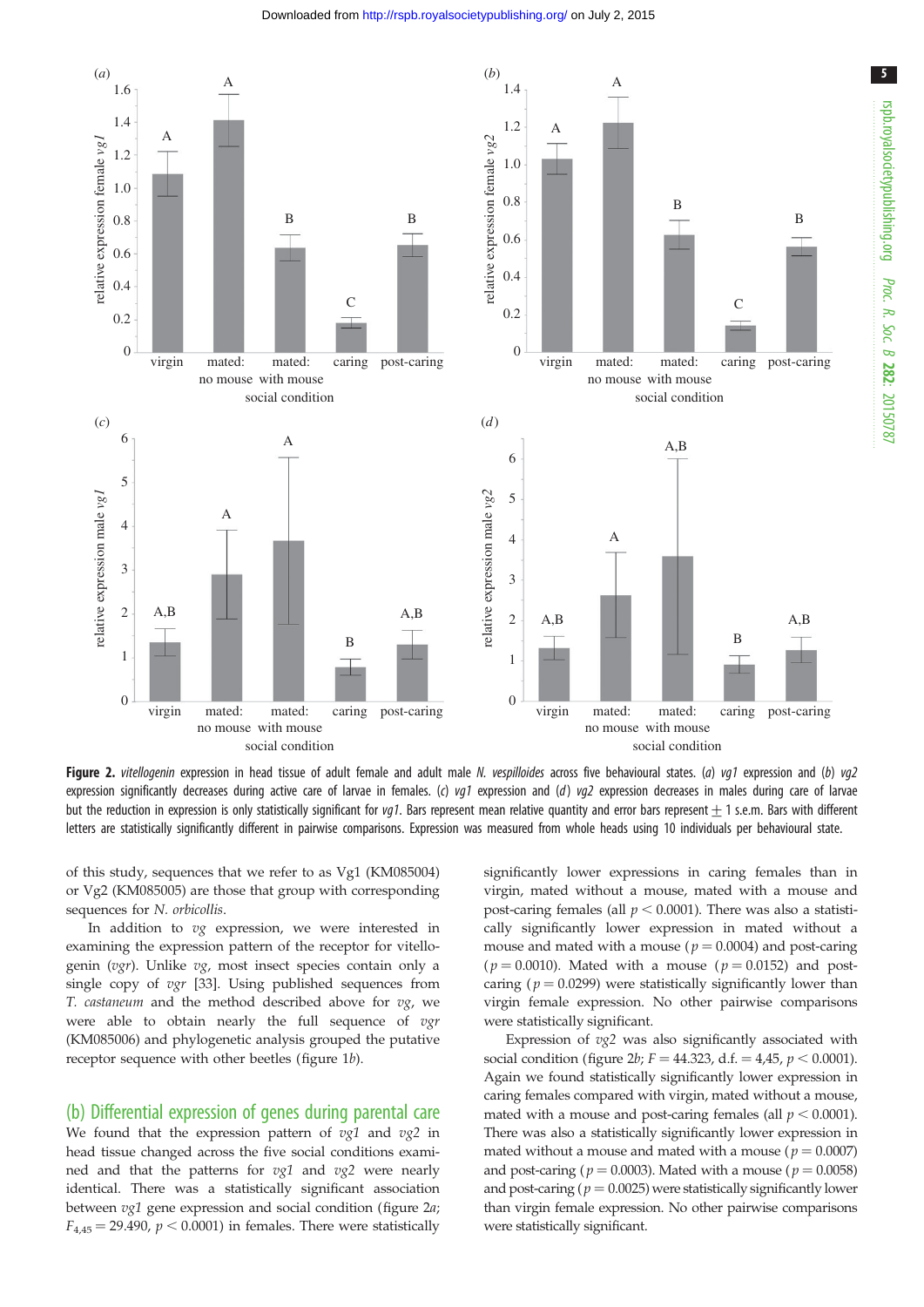<span id="page-5-0"></span>

Figure 3. vitellogenin receptor is expressed in heads and isolated brain tissue of adult female and adult male N. vespilloides. (a) vgr expression in females shows a significant change in expression levels across the five behavioural states examined, with levels decreasing when mated on a carcass and while caring. (b) With one outlier removed, a similar pattern of changing expression levels of var is seen in males across different social conditions. Bars represent mean relative quantity and error bars represent  $\pm$  1 s.e.m. Bars with different letters are statistically significantly different in pairwise comparisons. Expression was measured from whole heads using 10 individuals per behavioural state.

Owing to its role as a yolk precursor protein, Vg is mainly thought of as a female-specific protein. However, in N. vespilloides, males perform care as well as females. Therefore, if Vg has a role in parental care and functions independently of reproduction, we predicted we would see a similar pattern of altered expression associated with caring males. We measured vg1 and vg2 expression in males involved in direct care under the same five social conditions described above. We found that vg is indeed expressed within male N. vespilloides and see a similar decrease in  $v$ g gene expression during care in males. Expression of  $vg1$  in males is significantly associated with social condition [\(figure 2](#page-4-0)c;  $F = 2.511$ , d.f.  $= 4$ , 44,  $p = 0.050$ ). Examining pairwise comparisons, we found that  $vgl$  expression is significantly lower while caring for larvae compared with expression when mated without a mouse ( $p = 0.0103$ ) or mated with a mouse ( $p = 0.0113$ ). No other pairwise comparisons were statistically significantly different (all  $p > 0.1376$ ). The overall pattern of expression of  $vg2$  was similar, decreasing during caring, but not statistically significant (figure  $2d$ ;  $F =$ 1.299, d.f. =  $4,45$ ,  $p = 0.2850$ ).

We also examined the expression pattern of the receptor responsible for Vg uptake into cells. Examining vgr expression in head tissue of females and males across the five social conditions, we found that vgr was expressed at moderate levels in both females and males. Again, we see the same biological trend of decreasing vgr expression during caring within females (figure 3*a*;  $F = 2.765$ , d.f.  $= 4.45$ ,  $p = 0.0390$ ). Expression in females who were mated with a mouse was significantly lower than expression in virgin females ( $p = 0.0485$ ), females mated without a mouse ( $p = 0.0063$ ) and postcaring females ( $p = 0.0265$ ). Expression in females mated without a mouse was also significantly higher than in caring females ( $p = 0.041$ ). A similar pattern was seen for males, albeit again not as strongly and not reaching statistical significance  $(F = 2.319, d.f. = 4.44, p = 0.071)$ . However, this appears to be driven by one extreme value in the 'caring male' state. If we exclude this value, then we do see a significant reduction in vgr expression during caring in males (figure 3b;

 $F = 3.682$ , d.f.  $= 4.43$ ,  $p = 0.0115$ ). In caring males, expression was statistically significantly lower than in virgin ( $p =$ 0.0055), mated without a mouse ( $p = 0.0041$ ) or post-caring males ( $p = 0.0017$ ).

We measured  $vgr$  expression within brain tissue only and compared this to expression of whole-head extracts (including fat body and connective tissue) to confirm that Vg could be taken up within the brain and have a possible role within the brain itself and not just associated tissues in the head such as fat body. We found that  $vgr$  is expressed within the brains of female and male beetles [\(figure 4](#page-6-0)), albeit in lower levels than in the whole-head extract ( $F = 38.275$ , d.f. = 1,15,  $p < 0.0001$ ). However, there was no difference in expression between males and females ( $F = 2.930$ , d.f.  $= 1.14$ ,  $p = 0.1075$ ), and no significant interaction between expression in the different tissue types and sex ( $F = 0.587$ , d.f. = 1, 14,  $p = 0.455$ ).

# 4. Discussion

In support of our hypothesis that genes associated with reproduction will be co-opted to influence parent –offspring social interactions, we have shown that changes in  $v\tilde{g}$  and its receptor, vgr, were associated with changes in social behaviour in both males and females of a subsocial beetle. Vitellogenin is normally associated with its role as a yolk precursor. However, in Hymenoptera, it has also been implicated in behavioural changes and, in eusocial species, different tasks among workers. Our results suggest a role for vg in social interactions and parental care beyond Hymenoptera and the eusocial insects. In addition, we showed that the receptor for vitellogenin is expressed in the brains of males and females, the first study to show that  $vgr$  is expressed in the brain of a noneusocial insect and in males. A decrease in vg expression associated with parental care in females can be explained by Vg being involved in reproduction and forgoing reproduction during care; finding a decrease in both males and females is inconsistent with Vg being involved solely in reproduction. Our results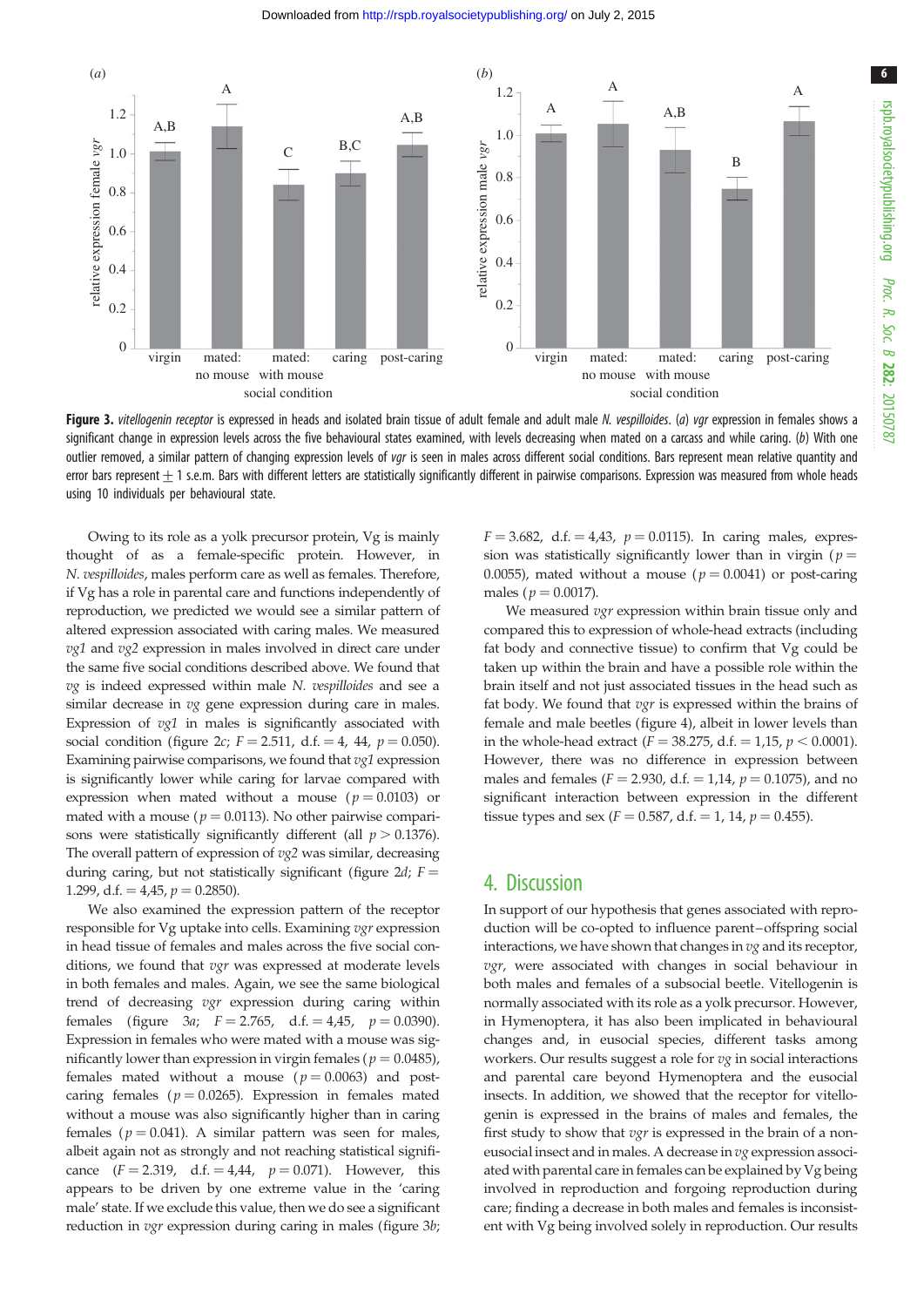<span id="page-6-0"></span>

Figure 4. vgr is expressed at moderate levels in brain tissue dissected from females and males. Expression was measured using five virgin individuals per sex. Bars represent standardized  $-\Delta\zeta$  values (standardized so that the lowest expression  $= 0$  and all other values expressed as deviations from this value) and error bars represent  $\pm$  1 s.e.m.

therefore support our hypothesis that the alternative role for Vg aside from reproduction can be general and help lay the framework necessary for understanding how this multifaceted protein has evolved from functioning only as a yolk precursor protein to a signal for behavioural change.

In insects, the number of conventional  $v<sub>g</sub>$  genes varies by species but usually ranges from one to four copies [\[21,31,32](#page-8-0)]. Two other beetle species, T. castaneum and N. orbicollis, possess two copies of the vg gene within their genome [[21,34\]](#page-8-0). We therefore hypothesized that N. vespilloides also possesses two copies of this gene, which is what we found [\(figure 1](#page-3-0)a). Vitellogenin sequences for N. vespilloides are most similar to the other species of burying beetle with available sequences, and to the other sequenced beetle species T. castaneum. Our data suggest that the split into two conventional forms of  $v\mathfrak{g}$ predates the species split in Nicrophorus. A recent study has identified multiple homologues of Vg within insect genomes [\[35](#page-8-0)], but we did not identify such homologues. We also sequenced the receptor, vgr [\(figure 1](#page-3-0)b). Vitellogenin receptor, as the name implies, is responsible for binding circulating Vg and transporting it into oocytes through endocytosis [\[33](#page-8-0)]. We found a single copy of vgr, most closely related to other beetles and homologous to other insects, including eusocial insects.

Both male and female N. vespilloides beetles can provide uniparental care [[17](#page-7-0)–[19](#page-7-0)], providing both indirect care (carcass manipulation and maintenance), which begins even before the larvae arrive, and direct care (regurgitating food to begging offspring) once the larvae are present [\[30\]](#page-8-0). Consistent with both males and females as equally competent parents, we found that the pattern of vg expression changes in both sexes when we compare before, during and after uniparental care. Because we examined a behavioural series that reflects changes in social conditions from pre-care to post-care, we can interpret the changes in vg expression in light of behavioural and physiological development. In females, virgins acted as a control in our studies, as they have yet to have fully developed ovaries [[36](#page-8-0)]. Once females mate, they have a social experience but still do not have fully developed ovaries. Ovaries develop and egg laying commences when females find and begin to manipulate

a mouse [[28](#page-8-0),[29](#page-8-0)]. This is also the point when indirect care commences. During our 'caring' stage, direct parenting occurs and there is no ovary development or reproduction. Post-caring reflects a cessation in parental behaviour, and a return to potential reproduction. For males, the behaviour is completely overlapping but reproductive physiology differs. Males are able to reproduce off a mouse (pass sperm during mating), and mate repeatedly before the larvae arrive [[19](#page-7-0),[37](#page-8-0)], but do not mate during the active direct caring phase (i.e. when interactions with offspring occur; A.J.M. 2015, personal observation). Otherwise, the behavioural states are the same as in females. In males, juvenile hormone (JH) spikes when paired on a carcass with a mate, which stimulates the transition to parenting behaviour [[36,38,39\]](#page-8-0). In females, it also stimulates ovarian development [\[36,38\]](#page-8-0). Thus, the five conditions we study allow us to discriminate changes associated with reproduction and care.

We found that in both females and males, there was a significant reduction in vg expression during caring ([figure 2\)](#page-4-0). We also find this in an RNA-seq study comparing caring biparental and uniparental males and females to mated controls (DJ Parker, CB Cunningham, CA Walling, CE Stamper, ML Head, EM Roy-Zokan, EC McKinney, MG Ritchie, AJ Moore, 2015, unpublished data). Again, vg is the most strongly differentially expressed transcript in both males and females in both biparental and uniparental conditions. This reduction in  $v\mathfrak{g}$  expression during care is highly suggestive of a direct role of  $v_{\mathcal{R}}$  during the behavioural transition into caring and is a significant finding in understanding the evolution of Vg's role in social behaviour. Because females do not lay eggs until they are on a resource, one might hypothesize that vg expression would increase during this state if Vg were solely involved in reproduction. The fact that vg expression decreases in female heads in our mated on a mouse samples suggests that the change in expression is not reflecting reproductive state. The presence of  $v_g$  in males is not wholly unexpected; studies have shown that  $v\mathfrak{g}$  is expressed at low levels within male insects, including honeybees [\[29,40,41\]](#page-8-0). The change in expression during care is also seen in males, albeit with smaller changes in expression, and  $vg1$  shows a stronger pattern than  $vg2$ , which is not true of females. However, because the decreases in expression during care parallel those seen in females, our study suggests a function in affecting behaviour for male-expressed  $v$ g. The role of vg in influencing social behaviour is further supported by the presence of the receptor for Vg within head and brain tissue (figure 4), and the reduction in  $vgr$  expression during caring in both males and females [\(figure 3\)](#page-5-0). This is a membrane-bound receptor that transports Vg into cells via endocytosis and thought to be expressed solely in ovaries [[33\]](#page-8-0). However, more recent work suggests that other tissues may respond to Vg. Amdam et al. [\[3\]](#page-7-0) showed that vgr is expressed in the hypopharyngeal gland in the head of honeybee workers, and Wheeler et al. [\[42](#page-8-0)] demonstrated that knocking down vg expression in honeybees alters overall gene expression in the brain. Both of these studies' results suggested that there should be vgr expressed in burying beetle heads if it has a role in behaviour, which is what we found. Overall, our results suggest a role for Vg in affecting parental care.

While our study indicates that there is an association between vg expression and behaviour in N. vespilloides, supporting the idea that reproductive genes and products are co-opted to influence parental care when reproduction does not occur, the direction of change in expression is opposite to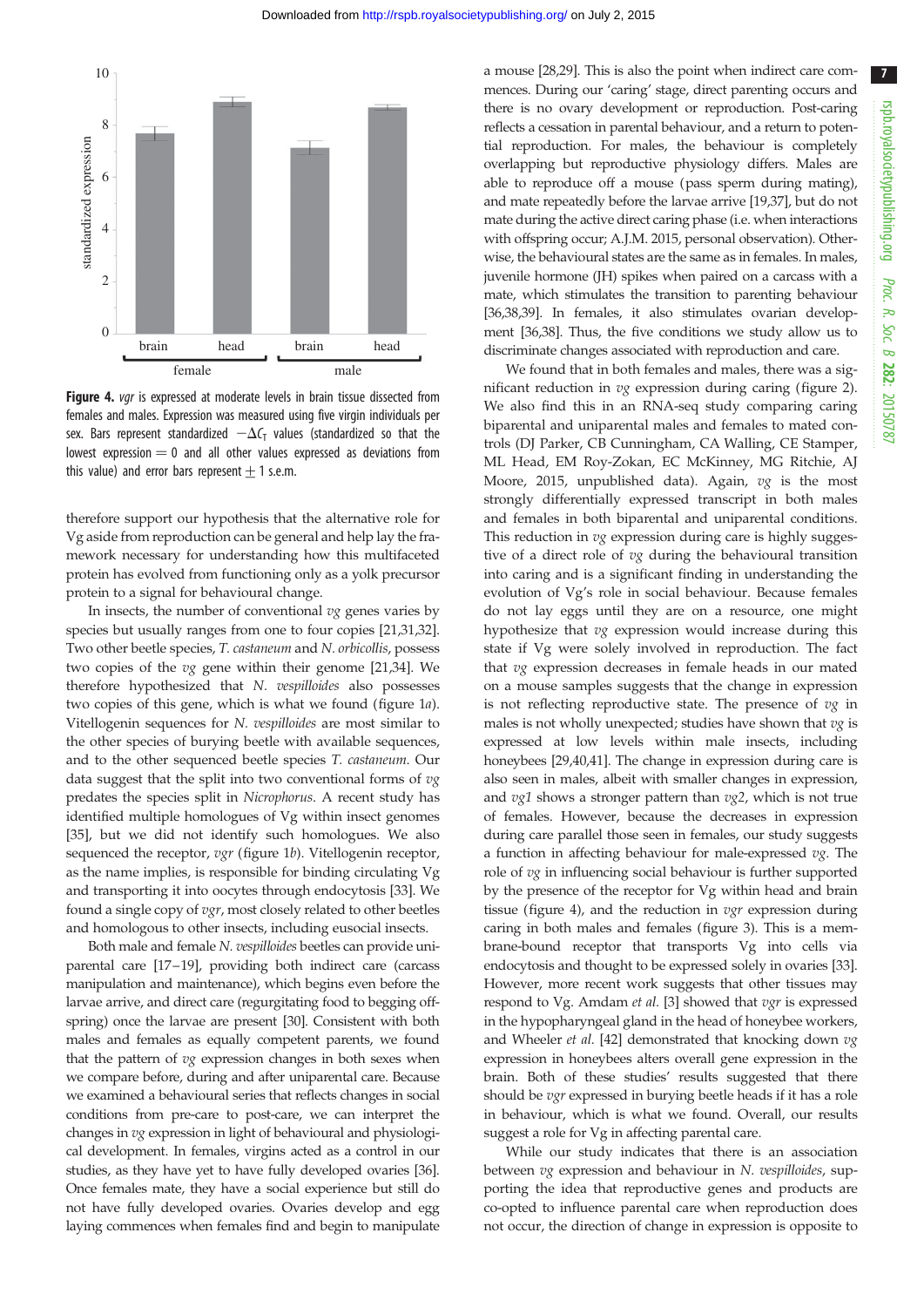<span id="page-7-0"></span>that of honeybees. Expression of  $v$ g is higher when honeybee workers are caring for larvae versus when they are foraging for food. However, the change in  $v_{\mathcal{R}}$  could simply reflect changes in energy stores. Nutritional status plays a large role in behavioural maturation in honeybees, which is thought to be owing to the interactions between insulin signalling, Vg and JH [10[,43\]](#page-8-0). Nursing honeybee workers have higher lipid stores than foraging workers, and this is correlated with the higher Vg levels seen in nursing workers [11[,43\]](#page-8-0). As lipid stores become depleted, JH titres increase and  $v$ g levels decrease, resulting in a transition into foraging. The pattern of  $v\mathfrak{g}$ expression changes seen in N. vespilloides across the sampled behavioural states may reflect a similar change in lipid stores. When male and female N. vespilloides transition into parenting, they no longer are feeding for themselves but instead regurgitate ingested food to their offspring. The reduction in  $v\mathfrak{g}$  during caring may simply reflect a decrease in lipid stores within the beetle as they feed and care for their offspring. Alternatively, it may be that the decrease in  $vg$  expression during parental care is correlated with a decrease in aggression. Our results parallel those found in the primitively eusocial bumblebee, Bombus terrestris, where vg expression was reduced in workers even when reproductive [16]. Amsalem et al. [16] demonstrated that vg expression is decoupled from its reproductive role in B. terrestris and that expression levels are tied to aggressive behaviour rather than reproduction with  $v\mathfrak{g}$  levels—levels were highest in the most aggressive individuals but there was no difference in oocyte development between aggressive and non-aggressive individuals. In N. vespilloides, social tolerance is highest during parental care. The decrease in  $vg$  seen in N. vespilloides may be a reflection of an overall decrease in aggression as parents care for offspring.

Our results support the hypothesis that genes influencing reproduction are co-opted into a behavioural role [6,7,[44](#page-8-0)] and suggest that co-opting genes involved in reproduction into a behavioural role extends beyond eusocial insects. The association of vg expression and one of the tasks of workers, parental care, in a subsocial insect also supports the heterochrony hypothesis [1,6,[45\]](#page-8-0), which suggests that the timing of gene expression rather than new genes will evolve to influence behaviour. While co-opting vg expression for other functions may be facilitated by loss of reproduction by sterile worker castes in eusocial insects, it appears that Vg may be generally associated with the evolution of social behaviour and is not specific to the evolution of eusociality.

Ethics. All research described here adhered to local guidelines and all appropriate ethical approval and licences were obtained.

Data accessibility. All data from this study are publicly available in the Dryad Digital Repository:<http://dx.doi.org/10.5061/dryad.hv500>. Authors' contributions. A.J.M., E.M.R.-Z., C.B.C. and E.C.M. conceived and designed the experiments; E.M.R.-Z., C.B.C., E.C.M. and L.E.H. performed the experiments; E.M.R.-Z. and A.J.M. analysed the data and wrote the paper. All other authors commented on drafts of the manuscript and approved the final version.

Competing interests. All authors declare they have no competing interests. Funding. The US National Science Foundation and the University of Georgia office of the Vice-President for Research financially supported this research.

Acknowledgements. We thank Emma Davey and Nick Royle for the beetle stock, and Kyle Benowitz and three anonymous reviewers for helpful comments on the manuscript.

# **References**

- 1. Linksvayer TA. 2010 Subsociality and the evolution of eusociality. In Encyclopedia of animal behavior (eds M Breed, J Moore), pp. 358– 362. New York, NY: Academic Press.
- 2. Wilson EO. 1971 The insect societies. Cambridge, MA: Belknap Press.
- 3. Amdam GV, Norberg K, Hagen A, Omholt SW. 2003 Social exploitation of vitellogenin. Proc. Natl Acad. Sci. USA 100, 1799-1802. ([doi:10.1073/pnas.](http://dx.doi.org/10.1073/pnas.0333979100) [0333979100\)](http://dx.doi.org/10.1073/pnas.0333979100)
- 4. Amdam GV, Norberg K, Fondrk MK, Page RE. 2004 Reproductive ground plan may mediate colony-level selection effects on individual foraging behavior in honey bees. Proc. Natl Acad. Sci. USA 101, 11 350– 11 355. ([doi:10.1073/pnas.0403073101](http://dx.doi.org/10.1073/pnas.0403073101))
- 5. Nelson CM, Ihle KE, Fondrk MK, Page RE, Amdam GV. 2007 The gene vitellogenin has multiple coordinating effects on social organization. PLoS Biol. 5, e62. [\(doi:10.1371/journal.pbio.0050062](http://dx.doi.org/10.1371/journal.pbio.0050062))
- 6. Amdam GV, Page RE. 2010 The developmental genetics and physiology of honeybee societies. Anim. Behav. 79, 973– 980. [\(doi:10.1016/j.anbehav.](http://dx.doi.org/10.1016/j.anbehav.2010.02.007) [2010.02.007\)](http://dx.doi.org/10.1016/j.anbehav.2010.02.007)
- 7. West-Eberhard MJ. 1996 Wasp societies as microcosms for the study of development and evolution. In Natural history and evolution of paperwasps (eds S Turillazzi, MJ West-Eberhard), pp. 290– 317. New York, NY: Oxford University Press.
- 8. Nomizu T, Falchuk KH, Vallee BL. 1993 Zinc, iron, and copper contents of Xenopus laevis oocytes and embryos. Mol. Reprod. Dev. 36, 419– 423. ([doi:10.](http://dx.doi.org/10.1002/mrd.1080360403) [1002/mrd.1080360403](http://dx.doi.org/10.1002/mrd.1080360403))
- 9. Montorzi M, Falchuk KH, Vallee BL. 1994 Xenopus laevis vitellogenin is a zinc protein. Mol. Cell Biol. Res. Commun. 200, 1407– 1413.
- 10. Seehuus SC, Norberg K, Gimsa U, Krekling T, Amdam GV. 2006 Reproductive protein protects functionally sterile honey bee workers from oxidative stress. Proc. Natl Acad. Sci. USA 103, 962 – 967. [\(doi:10.1073/pnas.0502681103](http://dx.doi.org/10.1073/pnas.0502681103))
- 11. Corona M, Velarde RA, Remolina S, Moran-Lauter A, Wang Y, Hughes KA, Robinson GE. 2007 Vitellogenin, juvenile hormone, insulin signaling, and queen honey bee longevity. Proc. Natl Acad. Sci. USA 104, 7128– 7133. ([doi:10.1073/pnas.](http://dx.doi.org/10.1073/pnas.0701909104) [0701909104\)](http://dx.doi.org/10.1073/pnas.0701909104)
- 12. Guidugli KR, Nascimento AM, Amdam GV, Barchuk AR, Omholt S, Simoes ZLP, Hartfelder K. 2005 Vitellogenin regulates hormonal dynamics in the worker caste of a eusocial insect. FEBS Lett. 579, 4961 – 4965. [\(doi:10.1016/j.febslet.2005.07.085\)](http://dx.doi.org/10.1016/j.febslet.2005.07.085)
- 13. Wurm Y et al. 2010 The genome of the fire ant Solenopsis invicta. Proc. Natl Acad. Sci. USA 108, 5679– 5684. [\(doi:10.1073/pnas.1009690108\)](http://dx.doi.org/10.1073/pnas.1009690108)
- 14. Corona M, Libbrecht R, Wurm Y, Riba-Grognuz O, Studer RA, Keller L. 2013 Vitellogenin underwent

subfunctionalization to acquire caste and behavioral specific expression in the harvester ant Pogonomyrmex barbatus. PLoS Genet. 9, e1003730. [\(doi:10.1371/](http://dx.doi.org/10.1371/journal.pgen.1003730) [journal.pgen.1003730\)](http://dx.doi.org/10.1371/journal.pgen.1003730)

- 15. Libbrecht R, Corona M, Wende F, Azevedo DO, Serrao JE, Keller L. 2013 Interplay between insulin signaling, juvenile hormone, and vitellogenin regulates maternal effects on polyphenism in ants. Proc. Natl Acad. Sci. USA 110, 11 050– 11 055. ([doi:10.1073/pnas.1221781110\)](http://dx.doi.org/10.1073/pnas.1221781110)
- 16. Amsalem E, Malka O, Grozinger C, Hefetz A. 2014 Exploring the role of juvenile hormone and vitellogenin in reproduction and social behavior in bumble bees. BMC Evol. Biol. 14, 45. [\(doi:10.1186/](http://dx.doi.org/10.1186/1471-2148-14-45) [1471-2148-14-45](http://dx.doi.org/10.1186/1471-2148-14-45))
- 17. Eggert AK, Müller JK. 1997 Biparental care and social evolution in burying beetles: lessons from the larder. In The evolution of social behavior in insects and arachnids (eds JC Choe, BJ Crespi), pp. 219– 236. Cambridge, UK: Cambridge University Press.
- 18. Scott MP. 1998 The ecology and behavior of burying beetles. Annu. Rev. Entomol. 43, 595 – 618. [\(doi:10.](http://dx.doi.org/10.1146/annurev.ento.43.1.595) [1146/annurev.ento.43.1.595](http://dx.doi.org/10.1146/annurev.ento.43.1.595))
- 19. Eggert A-K. 1992 Alternative male mate-finding tactics in burying beetles. Behav. Ecol. 3, 243 – 254. ([doi:10.1093/beheco/3.3.243\)](http://dx.doi.org/10.1093/beheco/3.3.243)
- 20. Oxley PR, Ji L, Fetter-Pruneda I, McKenzie SK, Li C, Hu H, Zhang G, Kronauer DJC. 2014 The genome